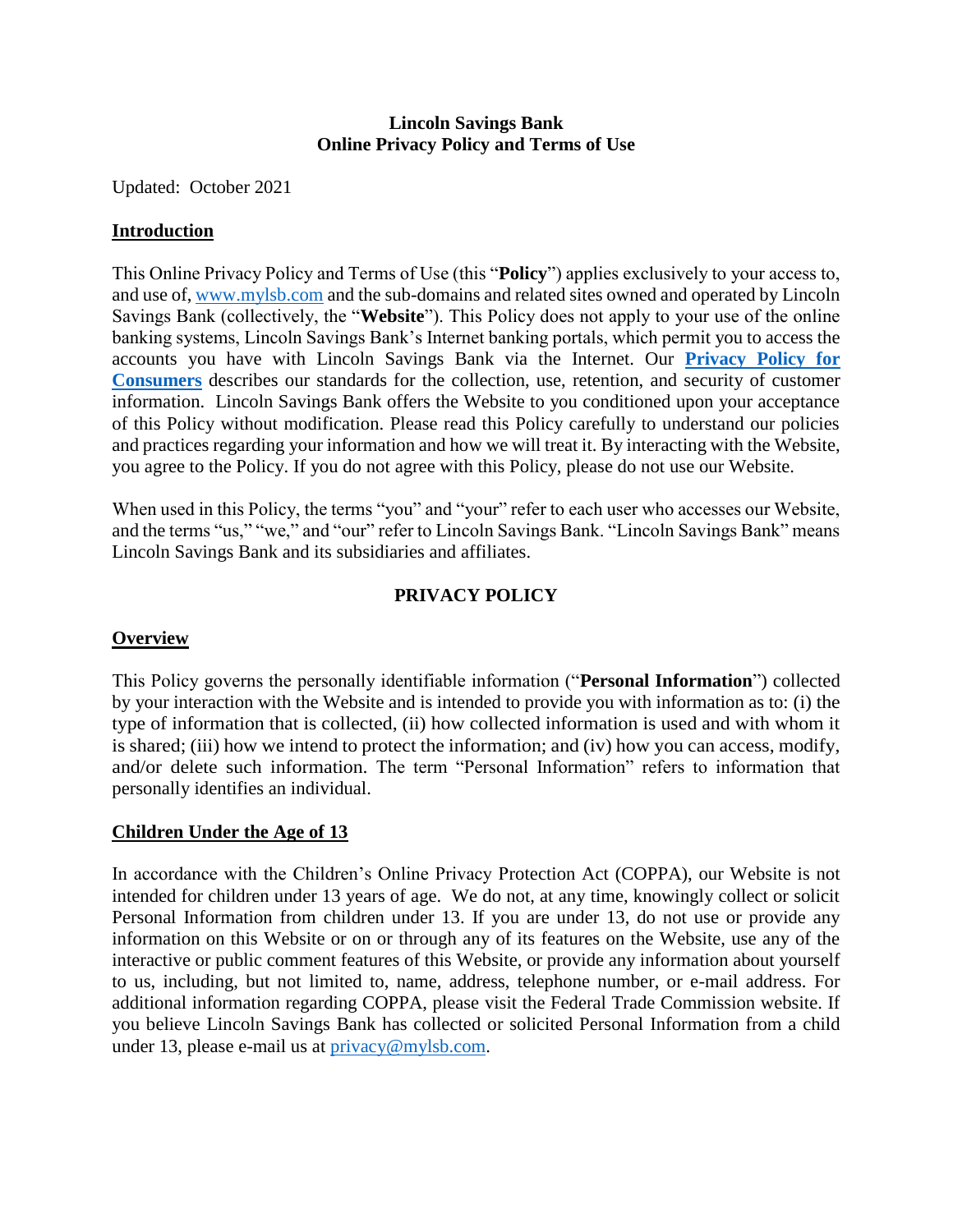# **Information We Collect About You and How We Collect It**

We collect information about you when you visit and/or interact with our Website. Some of this information is automatically collected while other information is provided voluntarily by you.

By visiting our Website, you agree that we may collect from you certain Personal Information, including but not limited to the information described below. You also agree that we may request data elements about certain financial instruments that you may be interested in buying or selling.

**Information You Provide to Us.** The information we collect on or through our Website may be stored indefinitely and may include:

 Information you provide by filling in forms on our Website. This may include information that personally identifies you, such as your name, postal address, e-mail address, and telephone number. We may also ask you for information when you report a problem with our Website.

You acknowledge that your name, telephone number, postal address, and e-mail address are not non-public Personal Information, and by providing this information through our Website you consent to receive communications from us.

 Records and copies of your correspondences (including e-mail addresses), if you contact us.

**Information We Collect Through Automatic Data Collection Technologies.** As you navigate through and interact with our Website, we may use automatic data collection technologies to collect certain information about you, your equipment, browsing actions, and patterns, including:

- Details of your visits to our Website, including, but not limited to, the date and time of your visit, the pages you view, the items you click on, traffic data, location data, logs, other communication data, and the resources you access and use on the Website.
- Information about your computer and internet connection, including, but not limited to, your Internet Protocol Address, the state or county from which you access the Website, your operating system, your Internet provider, your browser type, the equipment you use to access our Website, and usage details.

The information we collect automatically, is statistical data and does not include Personal Information, but we may maintain it or associate it with Personal Information we collect in other ways or receive from third parties. This helps us improve our Website and to deliver better service to you.

The technologies we may use for automatic data collection may include:

• **Cookies.** An internet "cookie" is a small text file created by a website that stores information on your computer, such as your preferences when visiting that site. We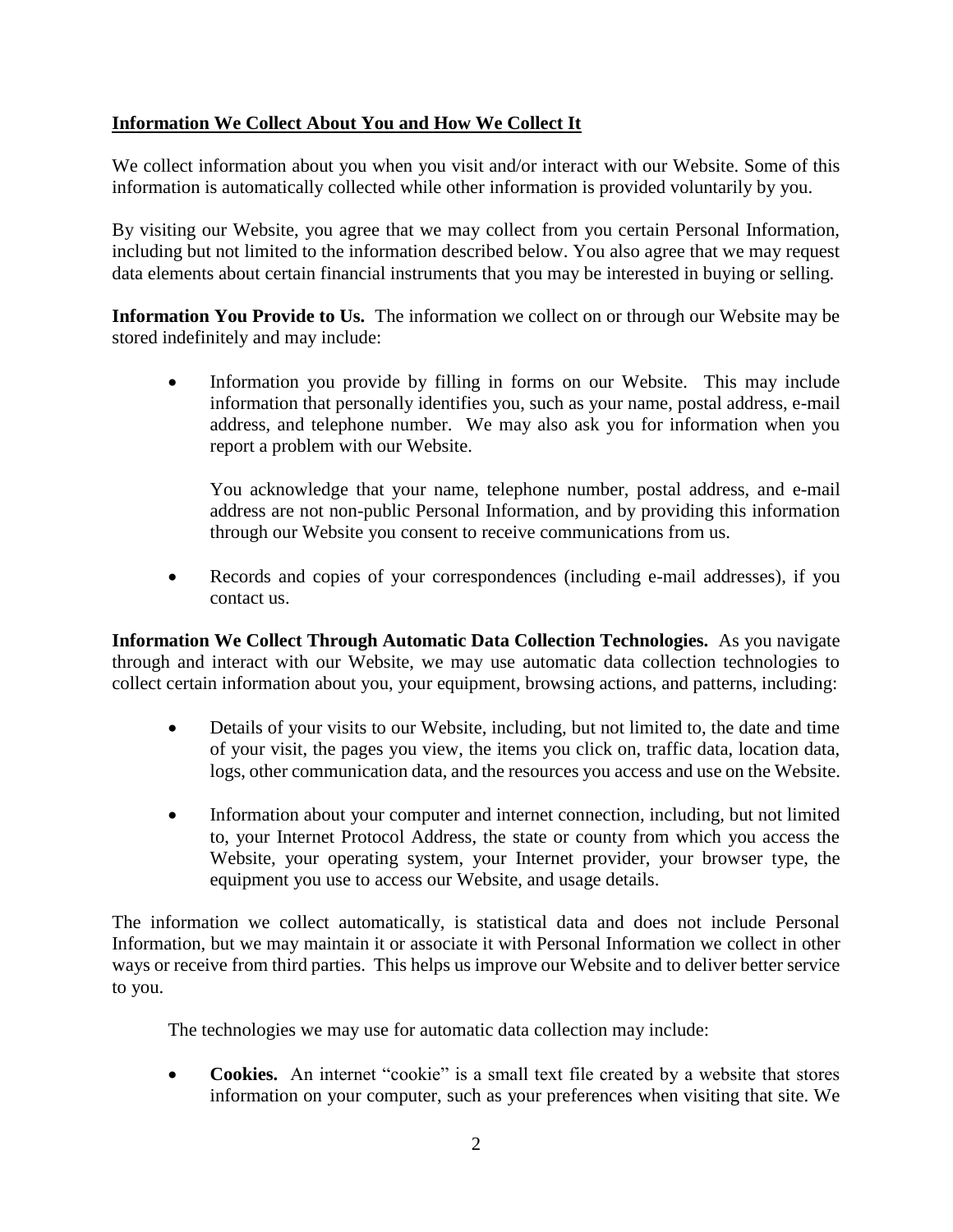may use cookies that will be saved and remain on your computer until manually deleted or until expired (which could be months or years after placement). We may use cookies to personalize or enhance your user experience, such as displaying only local event information based on the nearest bank branch location from where you are geographically located. Interaction with our Website is deemed consent to this cookie Policy.

- **Web Beacons.** Pages of our Website and our e-mails may contain small electronic files known as web beacons (also referred to as clear gifs, pixel tags, and single-pixel gifs) that permit us, for example, to count users who have visited those pages or opened an e-mail and for other related website statistics.
- **Banner Advertising.** Advertisements for our products and services may occasionally appear on third-party websites and mobile applications. We may use third-party advertising service providers who use tracking technologies to capture information related to advertising effectiveness.

We may also use these technologies to collect information about your online activities over time and across third party websites or other online services (behavioral tracking). We currently use Google Analytics Demographics and Interest Reports to collect this information using Google Advertising cookies and anonymous identifiers and may use other tracking devices in the future. This information is only used in the aggregate (we do not tie this to an individual). Click here <https://tools.google.com/dlpage/gaoptout/> for information on how you can opt out of Google Advertising cookies and anonymous identifiers.

If visitors decline to accept cookies, they may still use our Website, but some portions of our Website may be inaccessible.

#### **Security of Your Information**

We maintain commercially reasonable standards of confidentiality and security for our Website and the Personal Information and data elements collected and transmitted through our Website. Unfortunately, no security system is impenetrable and it is possible that someone may intercept or access communications, transmissions, and/or Personal Information and data elements provided. We cannot guarantee the security of your Personal Information or data elements and are not responsible for the circumvention of any privacy settings or security measures contained on our Website. Any transmission of Personal Information is at your own risk.

The safety and security of your information also depends on you. You must seek to protect against unauthorized access to any passwords and/or accounts that you use in connection with this Website. Lincoln Savings Bank will respond to any security breach as required by any applicable state or federal law and, to the extent not inconsistent with applicable laws, this Policy.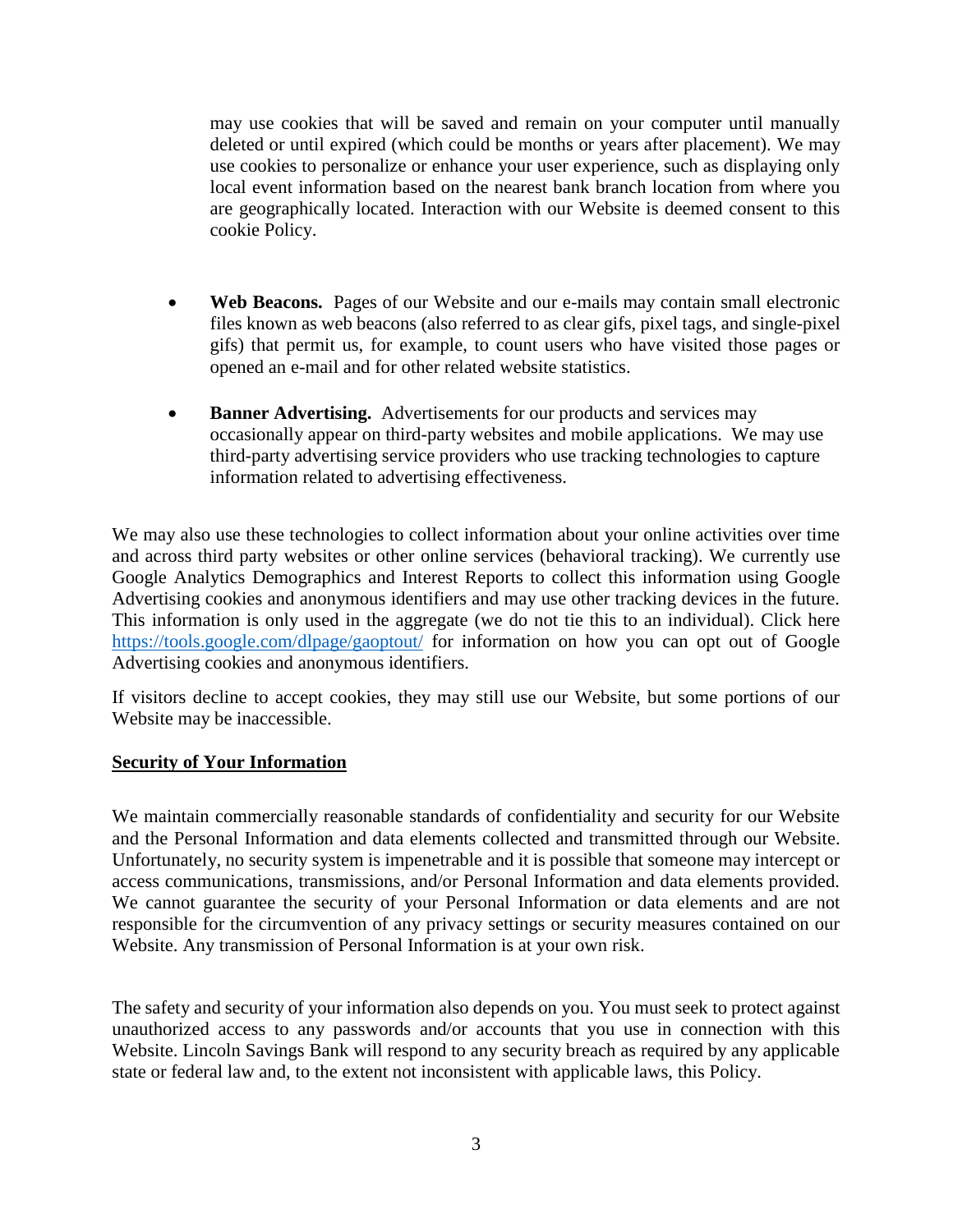# **How We Use a Your Information**

We use information that we collect from you or that you provide to us, including any Personal Information:

- To present our Website and its contents to you.
- To communicate with you.
- To send you offers and promotions for our products and services that may be of interest to you.
- To fulfill any transaction or request from you.
- To provide you with advertising on third party websites and applications and to determine the effectiveness of such advertising.
- To optimize and improve our Website.
- To comply with our legal and regulatory obligations.
- To otherwise protect our rights and operations.
- To notify you about changes to our Website.
- To allow you to participate in interactive features on our Website.
- To effectuate our everyday business purposes.
- To fulfill any other purpose for which you provide it.
- In any other way we may describe when you provide the information.
- For any other purpose with your consent.
- For any other purpose allowed under state or federal law.

# **Disclosure of Your Information**

We may disclose your information, including non-identifying aggregated information and Personal Information:

 To internal personnel to effectuate everyday business purposes, including but not limited to, facilitate a prospective transaction.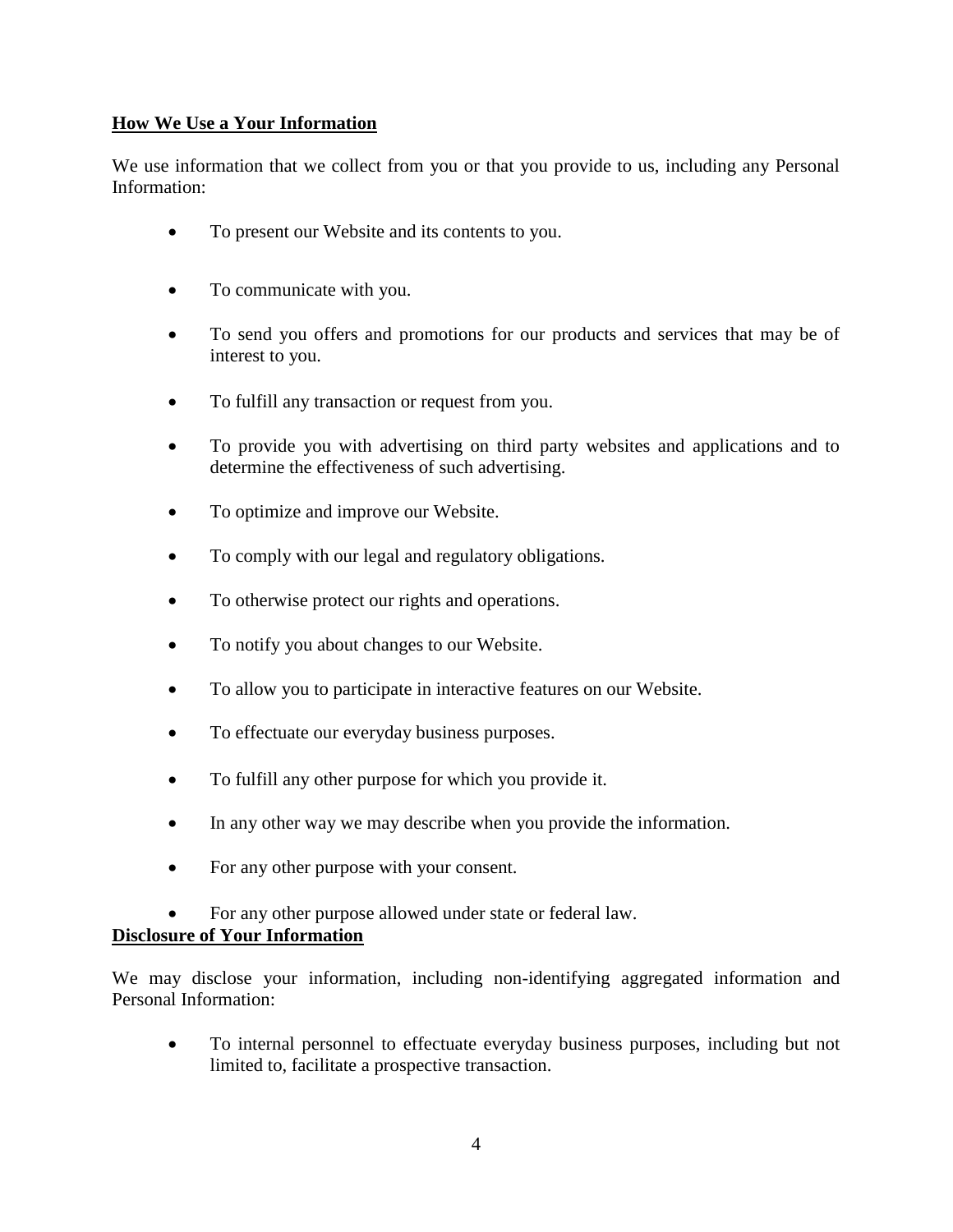- To our subsidiaries and affiliates, including but not limited to, contractors, service providers, and other third parties we use to support our business and all are bound by contractual obligations to keep Personal Information confidential and use it only for the purposes for which we disclose it to them.
- To a buyer or other successor in the event of a merger, divestiture, restructuring, reorganization, dissolution, or other sale or transfer of some or all of our assets, whether as a going concern or as part of bankruptcy, liquidation, or similar proceeding, in which Personal Information held by us about our Website users is among the assets transferred.
- For any legal process if we have a good faith basis to believe it is required to do so by law, compelled by court order or legal process, or other applicable legal requirement.
- For any other purpose disclosed by us when you provide the information.
- To fulfill the purpose for which you provide it.
- With your consent.
- If we believe disclosure is necessary or appropriate to protect the rights, property, or safety of Lincoln Savings Bank, our customers, or others. This includes exchanging information with other companies and organizations for the purposes of fraud protection and credit risk reduction.

# **Accessing and Correcting Your Information**

You can review and change your Personal Information by logging into the Website and visiting your account profile page.

You may also send us an e-mail at  $\text{privacy@mylsb.com}$  to request access to, correct or delete any Personal Information that you have provided to us. We may not accommodate a request to change information if we believe the change would violate any law or legal requirement or cause the information to be incorrect.

# **Third-Party Hosting**

We contract with a third party to maintain and host the Website. Therefore, any information you submit, including Personal Information, will be placed and stored on a computer server maintained by this third-party host. The third-party host utilizes various security measures, including encryption technology to protect customer data from unauthorized access.

#### **Site Technologies**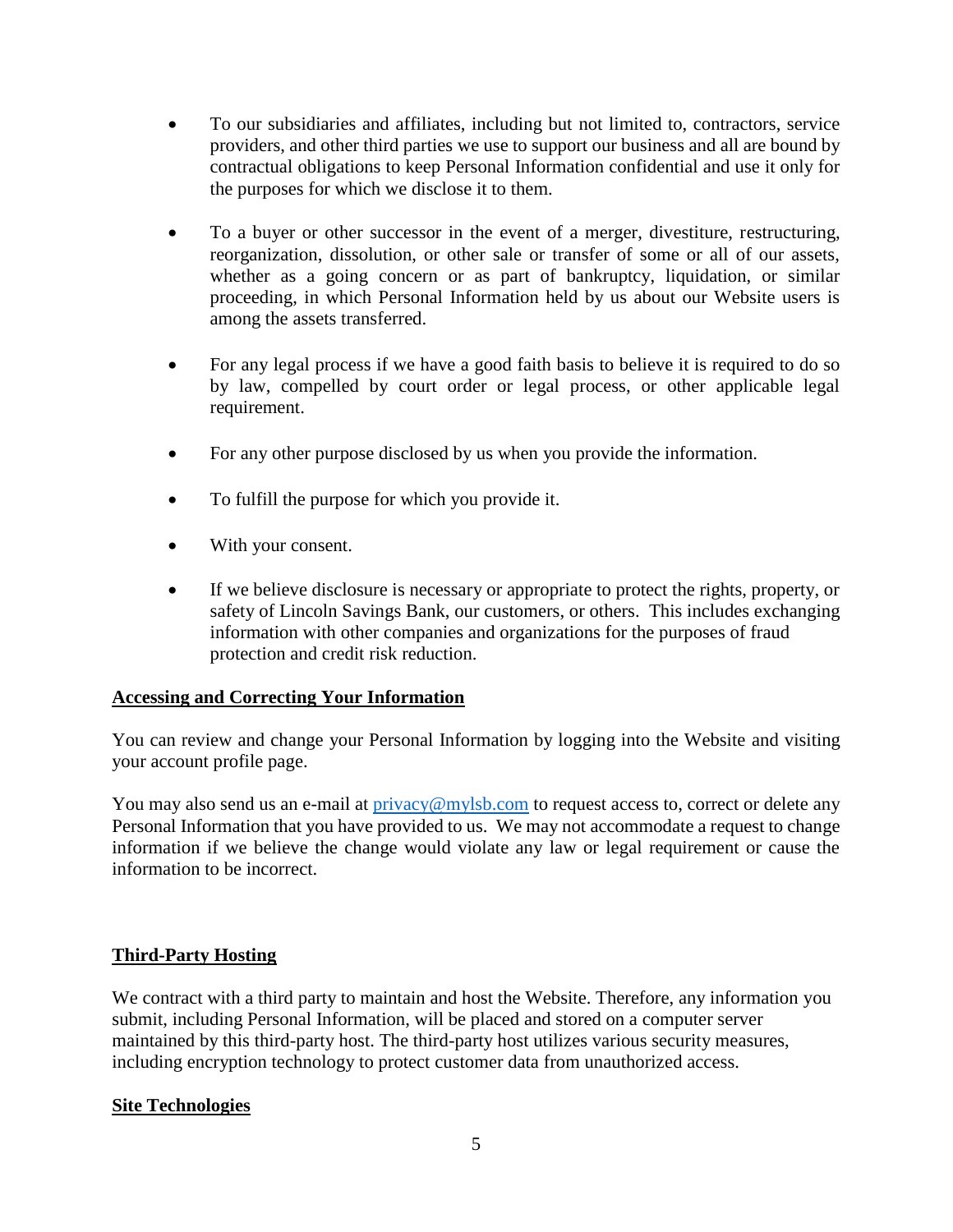We do not provide the technologies used to build the Website, and therefore, neither recommend nor endorse the same. Any information regarding identified technologies, including their capabilities, limitations, and applications, should be sought directly from their manufacturers.

### **Links to Other Materials**

The Website contains links to other sites. These links are an accommodation to the respective third-party site owners and for your convenience. Sites linked to and from the Website are not necessarily under our control, and we shall have no responsibility or liability whatsoever for the content or privacy practices of any linked sites, or any link or linking program at any time. You should read and understand the third party's policies with respect to such third-party links.

### **California Privacy Rights**

California Consumer Privacy Act (CCPA) provides California residents with certain rights and protections regarding their Personal Information.

California residents have the right to know about and a right to delete Personal Information collected, disclosed, or sold. The categories of Personal Information collected, the sources from which the Personal Information is collected, and the purposes for collecting this information are described previously in this Privacy Policy.

To make a request regarding this Policy and our privacy practices, contact us at:

Lincoln Savings Bank 508 Main Street Reinbeck, IA 50669

Email us at: [privacy@mylsb.com](mailto:privacy@mylsb.com)

Or call us toll-free at: 1-800-588-7551

We verify the identity of each request to know and request to delete by matching the identifying information provided by the consumer to the Personal Information of the consumer already maintained by the business. We document each request by stating: the date of the request, nature of request, manner in which the request was made, the date of our response, the nature of the response, and the basis for the denial of the request if the request is denied in whole or in part. We will maintain this record for at least 24 months.

California residents will not receive discriminatory treatment by us for the exercise of the privacy rights conferred by the CCPA.

California residents may have an authorized agent make a request under the CCPA on their behalf. We will require the California consumer to: (1) Verify their own identity directly with the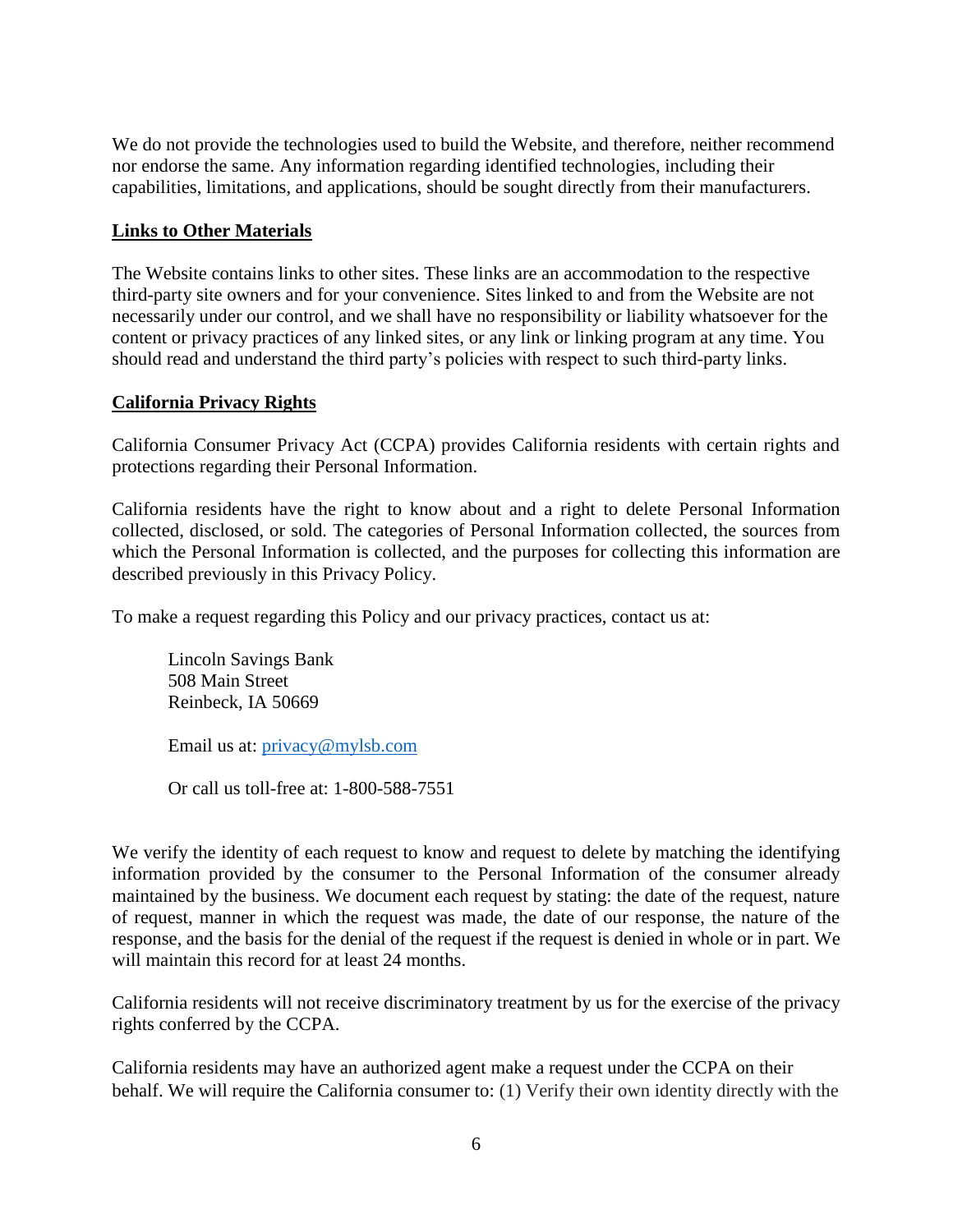business; and (2) Directly confirm with the business that they provided the authorized agent permission to submit the request.

## **Policy Subject to Change**

**We reserve the right, in our sole discretion, to modify, amend, or otherwise change this Policy from time to time.** We will advise you of changes to this Policy and the effective date of the changes by posting the revised Policy to our Website. You agree that the posting of a revised Policy constitutes actual notice to you of the revised Policy and your continued use of our Website constitutes acceptance of the revised Policy. You are responsible for periodically visiting our Website and this Policy to check for any changes. In the event you are no longer a registered user and to the extent we retain any of your information—we will manage your information in the same manner as current registered users.

### **TERMS OF USE**

### **Responsibility for Your Conduct**

You are solely liable for your conduct or any information that you upload or transmit to the Website. Your use of the Website imposes on you an obligation of appropriate use and conduct, which includes, but is not limited to, not causing an unreasonable or disproportionately large processing load on our Website or systems, not engaging in any conduct that restricts or inhibits use of the Website by others, and not introducing or transmitting any virus, worm, Trojan horse or other material that may harm or disrupt our Website or systems. Unauthorized use of the Website, misuse of passwords, or misuse of any information or material posted on this Website is strictly prohibited. You may not provide false or misleading information to the Website or submit information under false pretenses.

You may use the Website only for lawful purposes and you agree not to use the Website in any way that violates any applicable federal, state, local, or international law or regulation. Without limiting anything else in this Policy, we may immediately terminate your access to and use of the Website if you violate this Policy.

#### **Intellectual Property**

All trademarks, service marks, trade names, trade dress and related intellectual property rights in the Website are proprietary to Lincoln Savings Bank or our licensors or licensees. You may not use, reproduce or display any of the Lincoln Savings Bank trademarks except upon our prior written consent.

The Website and its entire contents, features, and functionality are owned, controlled, or licensed by Lincoln Savings Bank, and are protected by common law and statutory trademark, patent, trade secret, and other intellectual property or proprietary rights laws. Except as expressly provided in this Policy, you may not copy, display, distribute, transmit, transfer, link to, reproduce, license, frame, alter, create derivative works of, reverse engineer, or republish all or any portion of the Site for any commercial or public purpose without our prior written consent. You may, however, view information available on the Website for your informational purposes. You may download from the Website materials, except for software or source code, but only for your personal or internal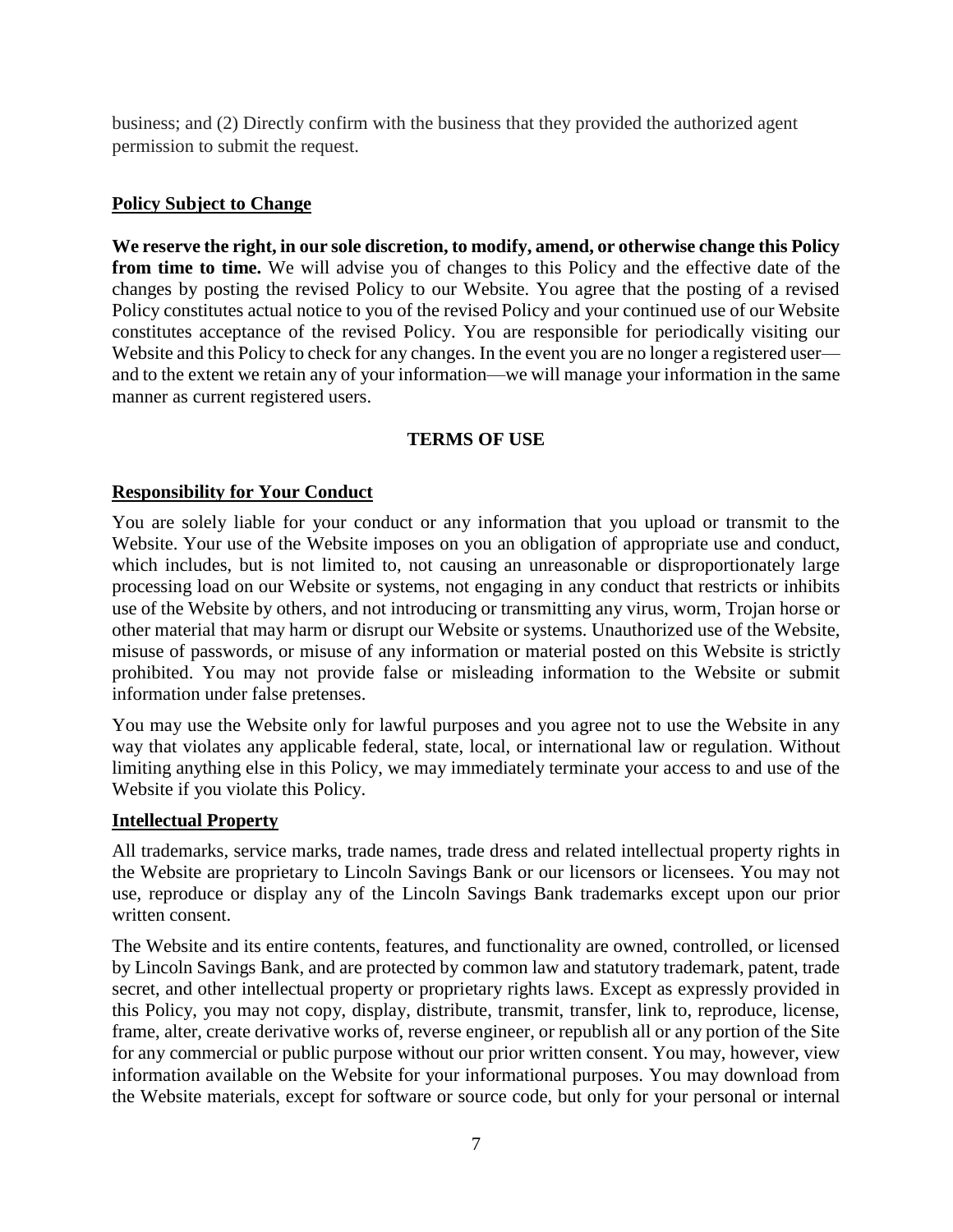business purposes. You may download software or source code from the Website, but only such software or source code purposely made available to you by Lincoln Savings Bank for downloading from the Website, subject to any applicable terms of use. You acknowledge and agree that you do not acquire any ownership rights of any kind by downloading materials from the Website.

# **DMCA**

If you believe in good faith that materials available on the Website infringe your copyright, you (or your agent) may notify us by providing our copyright agent with sufficient information to allow us to locate the material, including the following information:

- 1. The electronic or physical signature of the owner of the copyright or person authorized to act on the owner's behalf.
- 2. A detailed description of the copyrighted work you claim has been infringed and a description of the allegedly infringing activity.
- 3. Identification of the location where the original or an authorized copy of the copyrighted work exists; for example, the URL of the website where it is posted.
- 4. Identification of the URL or other specific location on this website where the material that you claim is infringing is located.
- 5. Your name, address, telephone number and email address.
- 6. A statement by you that you have a good faith belief that the disputed use is not authorized by the copyright owner, its agent or the law.
- 7. A statement by you that the above information you provide us is accurate and that you are the copyright owner or are authorized to act on behalf of the copyright owner.

Our agent for notice of claims of copyright infringement on this Website can be reached as follows:

By Mail:

Dickinson, Mackaman, Tyler & Hagen 699 Walnut Street, Suite 1600 Des Moines, Iowa 50309

By Telephone: (515) 244-2600

By Email: [Info@dickinsonlaw.com](mailto:Info@dickinsonlaw.com)

If you believe in good faith that someone has wrongly filed a notice of copyright infringement against you, the Digital Millennium Copyright Act (DMCA) permits you to send us a counternotice.

# **Disclaimer**

THE WEBSITE AND THE MATERIALS CONTAINED THEREIN ARE PROVIDED ON AN "AS IS" BASIS WITHOUT WARRANTIES OF ANY KIND, EITHER EXPRESS OR IMPLIED. YOU EXPRESSLY AGREE THAT USE OF THIS WEBSITE, INCLUDING ALL CONTENT, DATA OR SOFTWARE DISTRIBUTED BY, DOWNLOADED OR ACCESSED FROM OR THROUGH THIS WEBSITE, IS AT YOUR SOLE RISK. LINCOLN SAVINGS BANK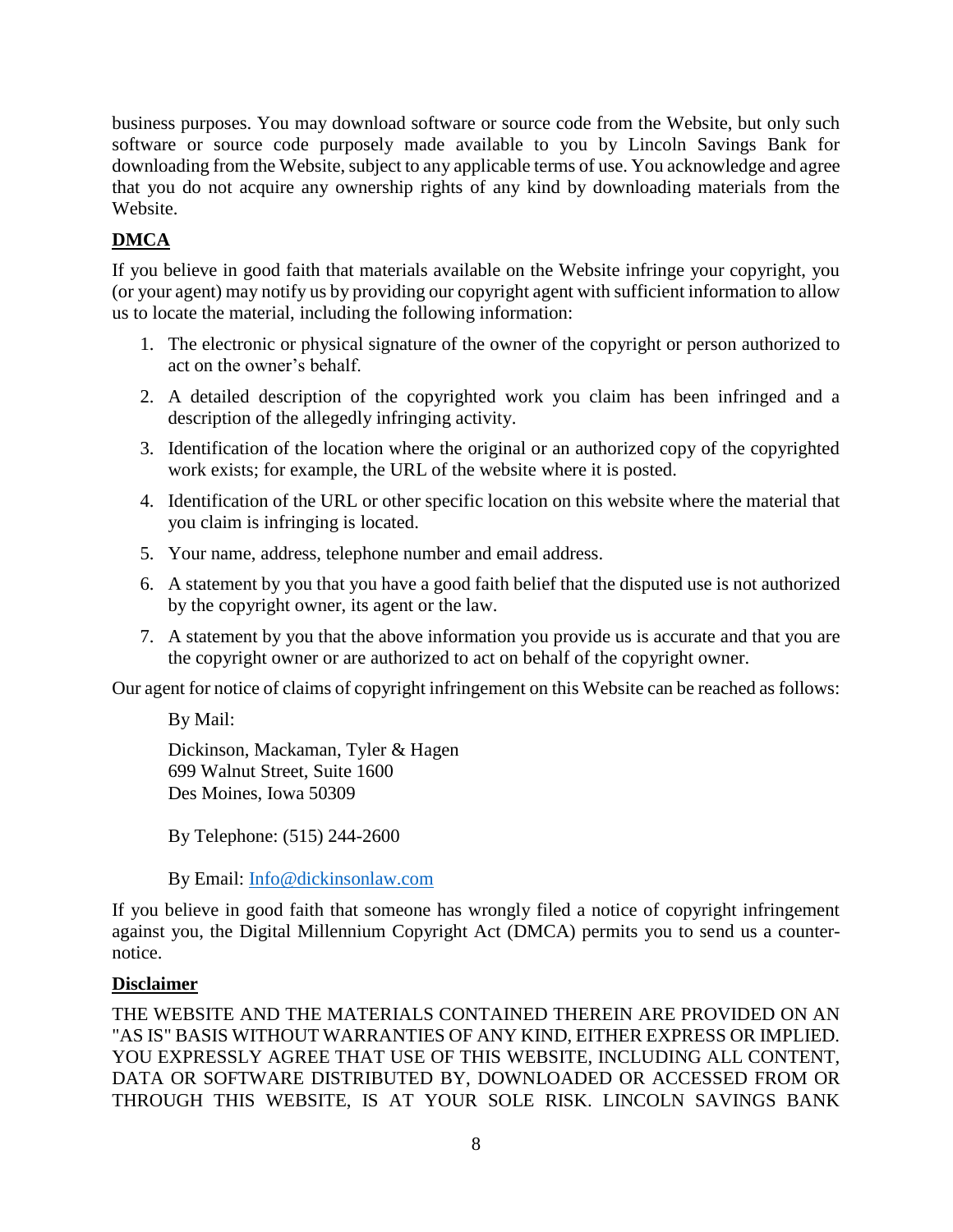DISCLAIMS ALL WARRANTIES, EXPRESS OR IMPLIED, INCLUDING, BUT NOT LIMITED TO, IMPLIED WARRANTIES OF MERCHANTABILITY, FITNESS FOR A PARTICULAR PURPOSE, TITLE, AND NON-INFRINGEMENT AS TO THE INFORMATION, MATERIALS, CONTENT, LINKS, SERVICES AND PRODUCTS ON THE WEBSITE.

LINCOLN SAVINGS BANK DOES NOT REPRESENT OR WARRANT THAT MATERIALS IN THE WEBSITE ARE ACCURATE, COMPLETE, RELIABLE, CURRENT, OR ERROR-FREE. LINCOLN SAVINGS BANK IS NOT RESPONSIBLE FOR TYPOGRAPHICAL ERRORS OR OMISSIONS RELATING TO PRICING, TEXT, VIDEO OR PHOTOGRAPHY. WHILE WE ATTEMPT TO ENSURE YOUR ACCESS AND USE OF THE WEBSITE IS SAFE, LINCOLN SAVINGS BANK CANNOT AND DOES NOT REPRESENT OR WARRANT THAT THE WEBSITE OR ITS SERVER(S) ARE FREE OF VIRUSES OR OTHER HARMFUL COMPONENTS.

### **Limitation of Liability**

IN NO EVENT WILL LINCOLN SAVINGS BANK BE LIABLE FOR ANY DIRECT, SPECIAL, INDIRECT OR CONSEQUENTIAL DAMAGES, OR ANY OTHER DAMAGES OF ANY KIND, INCLUDING BUT NOT LIMITED TO LOSS OF USE, LOSS OF PROFITS, OR LOSS OF DATA, WHETHER IN AN ACTION IN CONTRACT, TORT (INCLUDING BUT NOT LIMITED TO NEGLIGENCE), OR OTHERWISE, ARISING OUT OF OR IN ANY WAY CONNECTED WITH THE USE OF THIS WEBSITE OR THE MATERIALS CONTAINED IN, OR ACCESSED THROUGH, THE WEBSITE.

#### **Indemnification**

You agree to defend, indemnify and hold Lincoln Savings Bank and their respective officers, members, employees, agents, licensors and suppliers harmless from and against any claims, actions or demands, liabilities and settlements, including without limitation reasonable legal and accounting fees resulting from or alleged to result from your violation of this Policy, including such violation by your employee or agent.

#### **Termination**

We may terminate or suspend your access to the Website at any time, with or without cause, with or without notice. Upon such termination or suspension, your right to use the Website will immediately cease.

# **Applicable Law and Venue**

This Policy is governed by and construed in accordance with the laws of the State of Iowa, applicable to agreements made and entirely to be performed within the State of Iowa, without resort to its conflict of law provisions. You agree that any action at law or in equity arising out of or relating to this Policy or your use of the Website can be filed only in state or federal court located in Des Moines, Iowa and you hereby irrevocably and unconditionally consent and submit to the exclusive jurisdiction of such courts over any suit, action or proceeding arising out of or relating to this Policy or your use of the Website.

#### **General Terms**